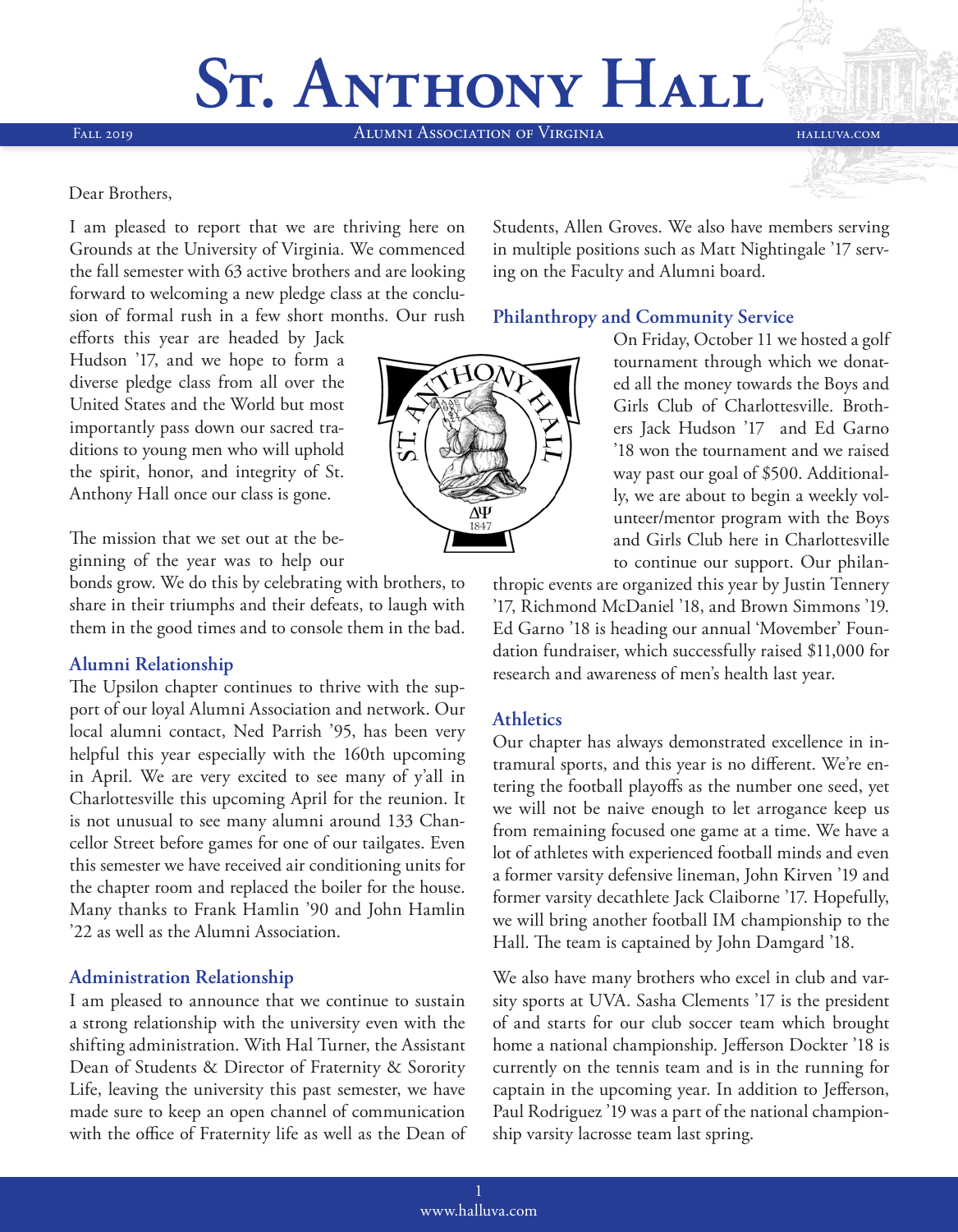### **Looking Ahead**

Frankly, I have never seen the Hall in better shape. This semester has been amazing thus far, and next semester will be one of the most memorable for us all as we celebrate the 160th Reunion in April. This event and weekend will bring generations of Hallies together for a shared experience reminding us all the strength and power of the ties formed in our brotherhood. In addition to this, we have our annual Billy Hill Memorial Philanthropy Event. The run and party that follows raise money for the American Heart Association in honor of the late Billy Hill '77. Looking forward, our chapter is excited to rush the next pledge class of young men to carry on the values of our Fraternity. As always, please do not hesitate to reach out to me or any member of the Upsilon chapter – we hope to see many of you in Charlottesville whether it be for a tailgate, a B-Night, or anything, our door is always open.

### YITB,

Billy Dunavant Bt. Upsilon '17

### **PAN-MASS CHALLENGE**



The first weekend in August 2019, I was joined by brothers Jake Holleran (Upsi 2012 / CLAS 2015) and Rob Vozenilek (Upsi 2012 / CLAS 2015) on a two-day, 198-mile bike ride across the commonwealth of Massachusetts to raise money for cancer research with the Pan-Mass Challenge ("PMC"). The PMC currently raises more money for charity than any other single athletic fundraising event in the country. Every penny of rider-raised funds goes directly to the Jimmy Fund, benefiting the Dana-Farber Cancer Institute, a leader in life-saving cancer research and treatment. In 2019, the PMC donated a record \$63 million to Dana-Farber marking a truly special event.

In addition to raising money for cancer research, the PMC is an exceptional event because it forms bonds of comradery and friendship amongst riders striving towards the goal of ending cancer forever. Although Jake, Rob, and I stay in regular communication (Jake is currently my roommate in NYC), this event helped us create another bond reminiscent of those forged at St. Anthony Hall. Together, the three of us were able to help each other along the ride by taking turns 'pulling' up a hill, setting the pace at the top of the pace-line, or grabbing beers for one-another after a long day's ride. I can surely say that having two of my pledge brothers alongside me crossing the finish line was a moment I will not soon forget.

Finally, thanks to many of our friends, families, and brothers, we were able to do some good and raise \$18,300 for cancer research. Having the opportunity to train, fundraise, ride, and celebrate this accomplishment with two of my pledge brothers made the event truly special and continued to show that the bonds of brotherhood at the Hall are always evident and always growing.

YITB, Brian Macfarlane Upsilon '12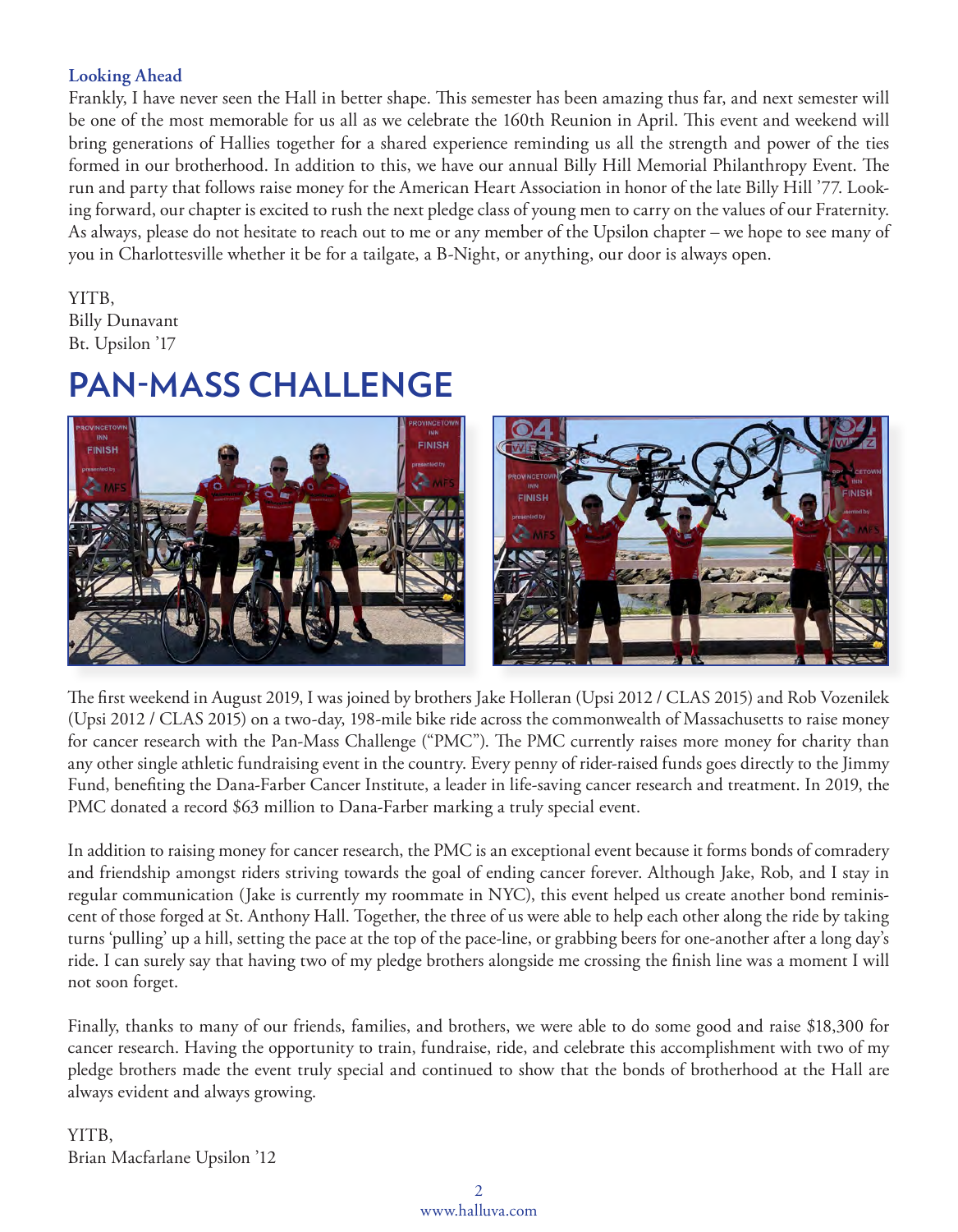#### **BROTHER SPOTLIGHT**

### **FORD BEAZLEY EDMUND GARNO MAC CRAWFORD**



Woodberry Forest School Richmond, VA

**"**Joining St. Anthony Hall has significantly enhanced my time here at UVA. I have really enjoyed the many social and philanthropic events I have been able to take part in through the Hall. Furthermore, I have made many lifelong friends with a diverse set of interests as a result of joining. I look forward to spending the rest of my time here taking advantage of what the Hall has to offer.**"**

#### Accomplishments at the University

- Jefferson Scholar
- Men's Club Lacrosse
- Hackcville: The Node (Data Science)
- Green Initiatives Funding Tomorrow Committee Member
- Social Entrepreneurship @ UVA Future of Food Fellow



The Haverford School Haverford, PA

**"**There is something special about St. Anthony Hall. It is hard to pinpoint and even harder to put into words. The strength of the relationships I have formed within these sacred walls is something I will cherish for the rest of my life. While my time at UVA is finite the impact that the Hall has had on me as a student and a man will resonate with me forever.**"**

#### Accomplishments at the University

- Hall Rush Chair
- Movember Leader & Student Ambassador
- Blueprint Leadership Program





Bronxville High School Bronxville, NY

**"**St. Anthony Hall has a unique ability to bring a diverse set of UVA students together to create memorable and meaningful relationships. Memories are made every day between the walls of this great space. The Hall has defined my home away from home during my time at UVA and I look forward to continuing the wonderful relationships I have fostered in this wonderful place.**"**

#### Accomplishments at the University

- Executive Board Member of Run Charlottesville
- Cavs in the Classroom Tutor
- Holiday Sharing Volunteer

## SAVE THE DATE - **APRIL 17 & 18, 2020** - 160TH REUNION

In April 2020, we will celebrate the 160th anniversary of the founding of the Upsilon chapter of St. Anthony Hall. Activities will be held in Charlottesville over the weekend of April 17-18 and we hope that you can join us for the festivities. Your reunion committee and the undergraduate brothers will be working diligently on what we know will be a memorable and fun weekend for all. Registration will open in January 2020.